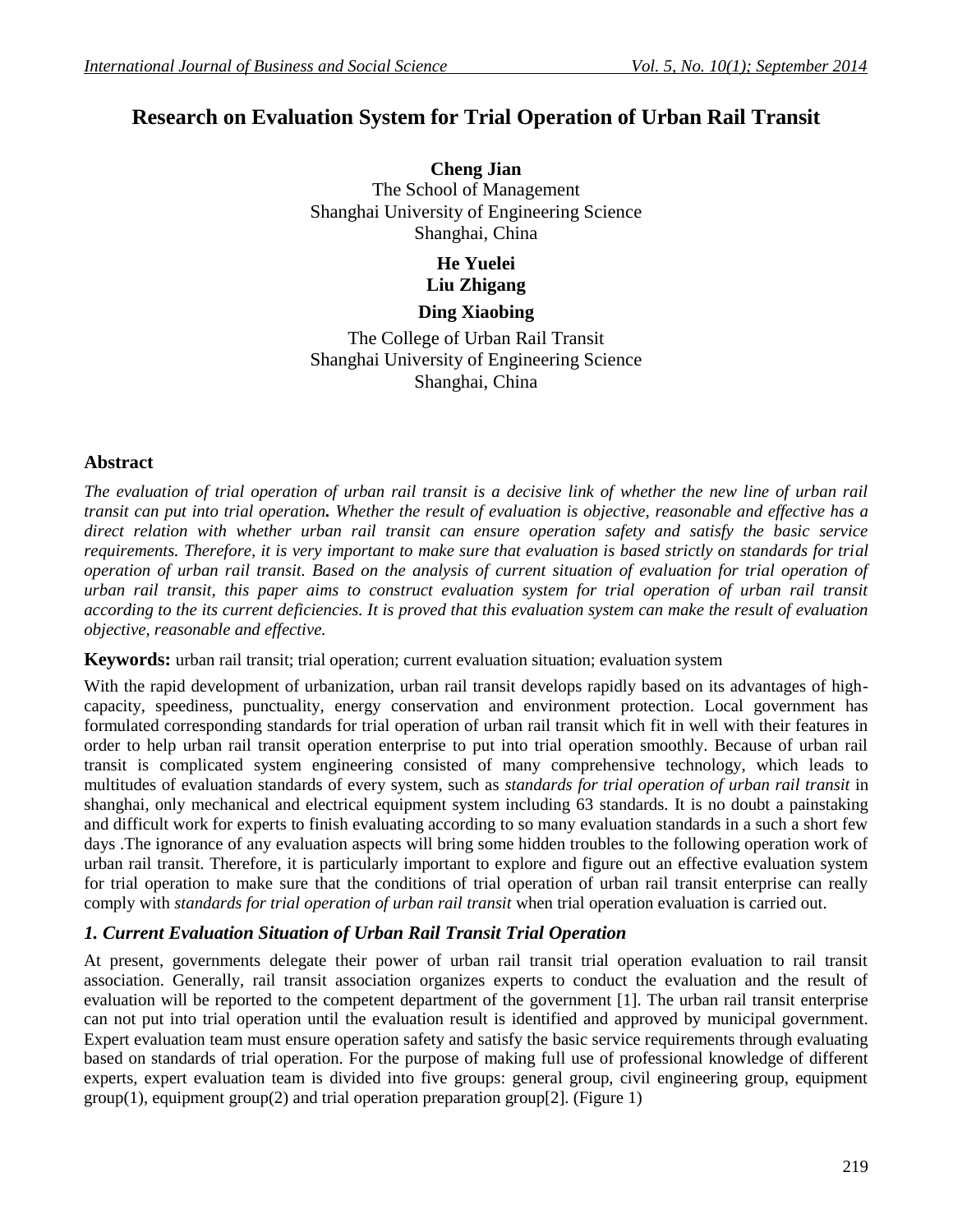

### **Figure1: Structure of Expert Panels for Basic Conditions of Trial Operation**

# **1.1 Training before Trial Operation**

In order to ensure urban rail transit trial operation being carried out smoothly, rail transit professional committee is supposed to conduct thematic training for experts from different fields. Training is mainly made up of preparation for evaluation date, specific procedure of evaluation, basis of evaluation and emphasis of evaluation, etc [2].

# **1.2 Trial Operation Evaluation**

Urban rail transit will be put into trial operation after preliminary acceptance. Urban rail transit enterprise should apply to the municipal traffic administrative department for evaluation for basic conditions of trial operation. The municipal traffic administrative department is supposed to organize evaluation for basic conditions of trial operation in 30 working days after the application is put forward by urban rail transit enterprise [3]. Evaluation should analyze whether the new line consists with standard for trial operation and put emphasis on operation safety and basic service requirements. At present, evaluation for trial operation usually delegates the third-party to organize evaluation combined with self-evaluation by urban rail transit enterprise. The third-party must work in urban rail transit field, with independent corporate capacity. They must strictly abide by the laws, rules, regulations, technical standards and norms of the state and industry safety production and implement the evaluation requirements of new line to ensure the quality of evaluation. Experts who take part in evaluation for trial operation of urban rail transit should have senior professional and technical titles and rich practical experience. Furthermore, they must cover the majors of civil engineering, rail transit vehicles, power supply, communication, signal, environment control, water supply and drainage and fire fighting, electrical and mechanical equipments and operation management, etc. Professionals of the third party should not have interest relationship with urban rail transit enterprise, besides experts from other place should be more than 50 percent of the total. The procedure of evaluation should include listening to the report, checking date, scene investigation, spot check system testing, summary discussion and submitting evaluation report [4] .

### **1.2.1 Listening to Report**

First, experts in urban rail transit field should listen to the report about engineering construction, operation preparation [5-6](Figure2) and public transport interchange of the new line which is held by urban rail transit enterprise so as to know about the situation of trial operation work in detail.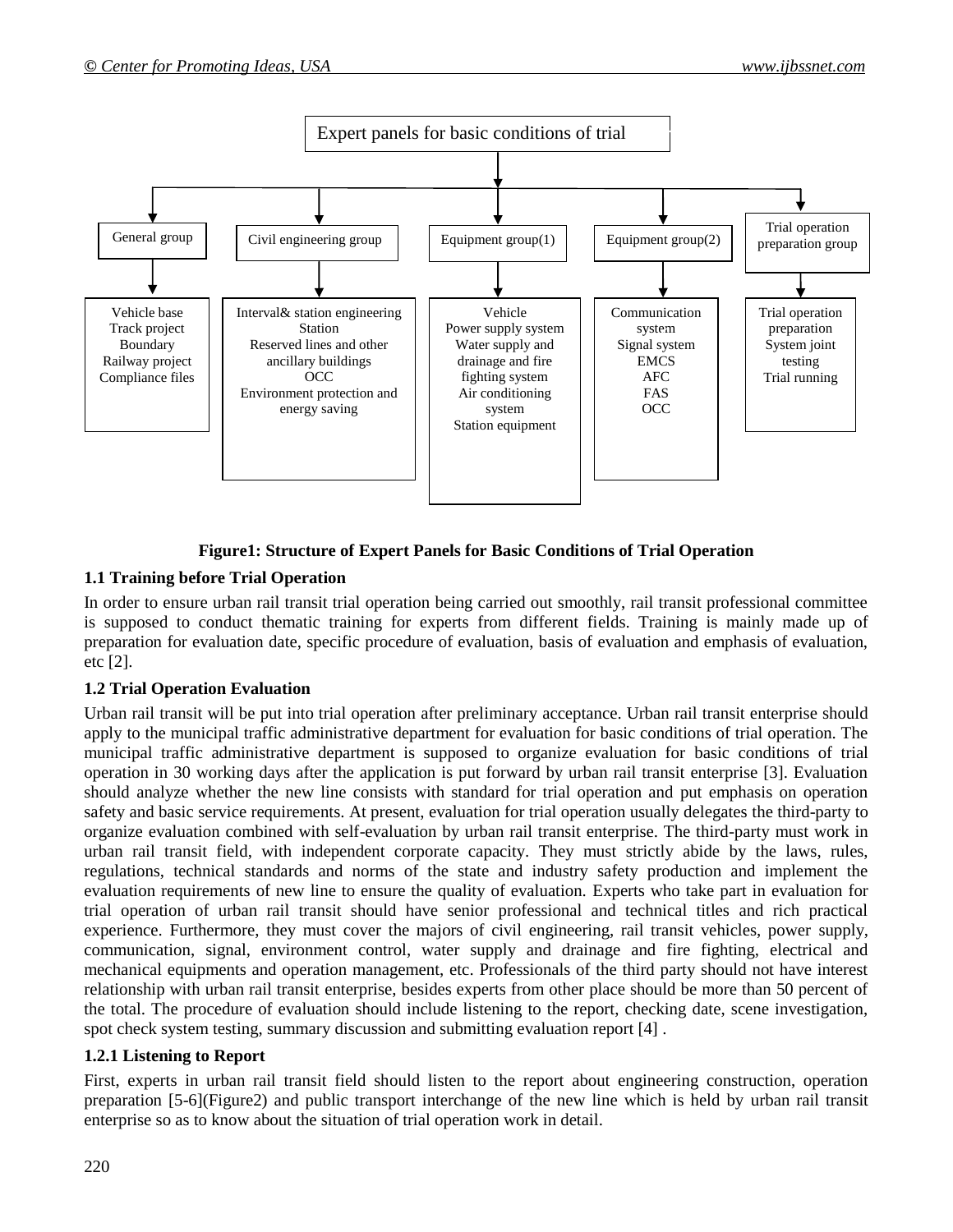

### **Figure 2: Preparation for Trial Operation Period**

### **1.2.2 Checking Date**

After listening to the report held by urban rail transit enterprise about basic situation of the trial operation new line, experts will check some necessary documents which are indispensable for the urban rail transit new line to put into trial operation. These indispensable documents are mainly including approval documents of planning and construction, license documents of engineering and construction, acceptance documents of the quality of project, acceptance documents of the quality of driving and service equipment, acceptance documents of the quality of special equipment, acceptance documents of firefighting, safety inspection documents acceptance documents of civil air defense, sanitation assessment document, acceptance documents of environment protection, acceptance documents of grounding for lightening, fare approval document, file approval document and other approval documents.

### **1.2.3 Scene Investigation**

In the course of scene investigation, expert panels are divided into five groups(Figure 1).They are assigned to test the performance of the trains of urban rail transit new lines which is going to be put it trial operation. After the train test, expert panels go to the operating control center, main substation, vehicle depot, some stations and intervals to do some scene investigation, inspecting the quality of engineering construction and the supporting facilities and equipments.

### **1.2.4 Spot Check System Testing**

After the scene investigation, expert panels from the third-party will go to the process of spot check system testing including vehicle, power supply, communication, signal, FAS and EMCS, which is based on *standards for trial operation of urban rail transit.*

### **1.2.5 Summary and Discussion**

Expert panels will summarize and discuss the problems which are found in the process of listening to the report, checking date and scene investigation. Meanwhile, they have the responsibility to put forward rectification opinions for civil engineering, equipments, preparation for trial operation.

### **1.2.6 Submitting Evaluation Report**

The result of summary and discussion will be handed in to the municipal traffic administrative department in the form of written report. Then the municipal traffic administrative department will rectify the report according to the opinions of expert panels. Urban rail transit enterprise have to carry out the rectified report.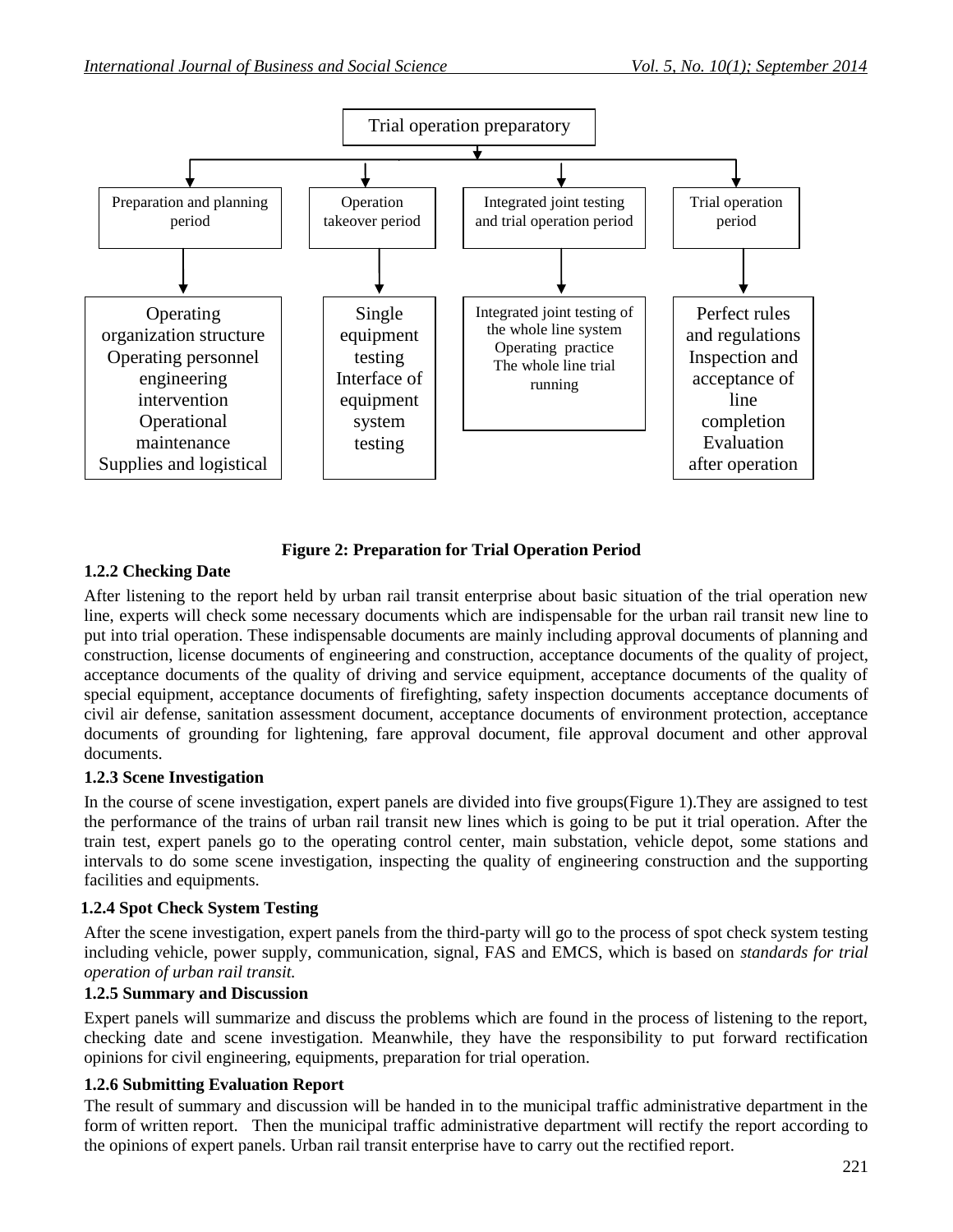The third-party reviews the implementation situation of rectification project and submits the review report. After the rectification is finished under the supervision of the municipal traffic administrative department, urban rail transit enterprise can put the new line into trial operation.

### *2. Deficiencies of Evaluation for Trial Operation of Urban Rail Transit*

The process of evaluation for trial operation of urban rail transit uses the approach called brainstorming which forms the collective opinions based on which the decision is made [7]. Expert panels from different field of urban rail transit industry come up with the final collective evaluation opinions by the way of listening to the report, checking date, scene investigation, spot check system testing, summary and discussion and submitting evaluation report.

According to present procedure of evaluation for trial operation of urban rail transit, there mainly exist three deficiencies: incomplete information, difficult evaluation, responsibility hard to investigate[8].

#### **2.1 Incomplete Information**

Take shanghai for example, the evaluation for trial operation conference usually lasts for 3 days when the length of new line is less than 20 kilometers , more than 20 kilometers lasting for 4~5 days. In such a short time, expert panels mainly know about the new line through listening to the report, checking date, scene investigation and spot check system testing, however, the information from them are usually incomplete. It is no doubt that incomplete information is one of the deficiencies of the present evaluation procedure.

#### **2.2 Difficult Evaluation**

Urban rail transit industry has a close relation with rail, vehicle, power supply and signal, etc. Multidisciplinary blend make the evaluation for trial operation expand both in profundity and breadth. Urban rail transit construction based on multidisciplinary theory no doubt puts forward higher requirement on evaluation in turn. Therefore, the difficult of evaluation is increased. Although evaluation experts have high attainments and rich experience in their own field, it is hard to avoid cognitive blind spots owing to incomplete information. At the same time, the limited time of evaluation conference makes experts have not enough time to check the supplied dates carefully which directly causes them can not make correct judgment and elaborate their evaluation opinions. In the course of listening to report, the inappropriate presentation skill and the incomplete content of the report will also have a great influence on the result of evaluation. Incomplete information and one-sided cognition with limited time often lead to inaccurate and incomplete results of evaluation.

#### **2.3 Responsibility hard to Investigate**

Incomplete information and difficult evaluation lead to responsibility hard to investigate. Because of the limitations of the present evaluation approach, experts need not undertake full responsibility even though the results of evaluation are inaccurate and incomplete. In real evaluation, the reasonable experts may first give the statement that they do not know much about the situation and their opinions voiced are for reference only. In evaluation content, most experts are inclined to refer to the field they are familiar with and problems they ascertain. They may even deviate from the problems of evaluation and just talk about their own perspectives in order to get rid of their technical responsibilities which they are supposed to undertake.

### *3. Establishment of Evaluation System for Trial Operation of Urban Rail Transit*

From the current deficiencies of evaluation for trial operation of urban rail transit, we come to conclusion that deficiencies of evaluation for trial operation of urban rail transit consist not in invalidation of experts' function but in inappropriate utilization of experts' function. Therefore, establishment of new evaluation system are supposed to be scientific understanding and accurate positioning of experts' function in order to make best use of professional knowledge and rich experience of every expert. As the elite in various fields, experts are not good at collecting the basic information of the new line and checking various dates. Therefore, it is necessary that we divide the work of current evaluation reasonably. This paper introduces evaluation unit that has a comprehensive technical analysis and evaluation competence in evaluation system for trial operation of urban rail transit. The evaluation unit is provided with plenty of time, information and capital that can ensure the evaluation to be carried out smoothly. Meanwhile, evaluation experts are able to break away from specific technical audit which can make them focus their attention on analysis and evaluation of important problems. This evaluation system introduces a professional evaluation unit based on construction and operation unit of urban rail transit.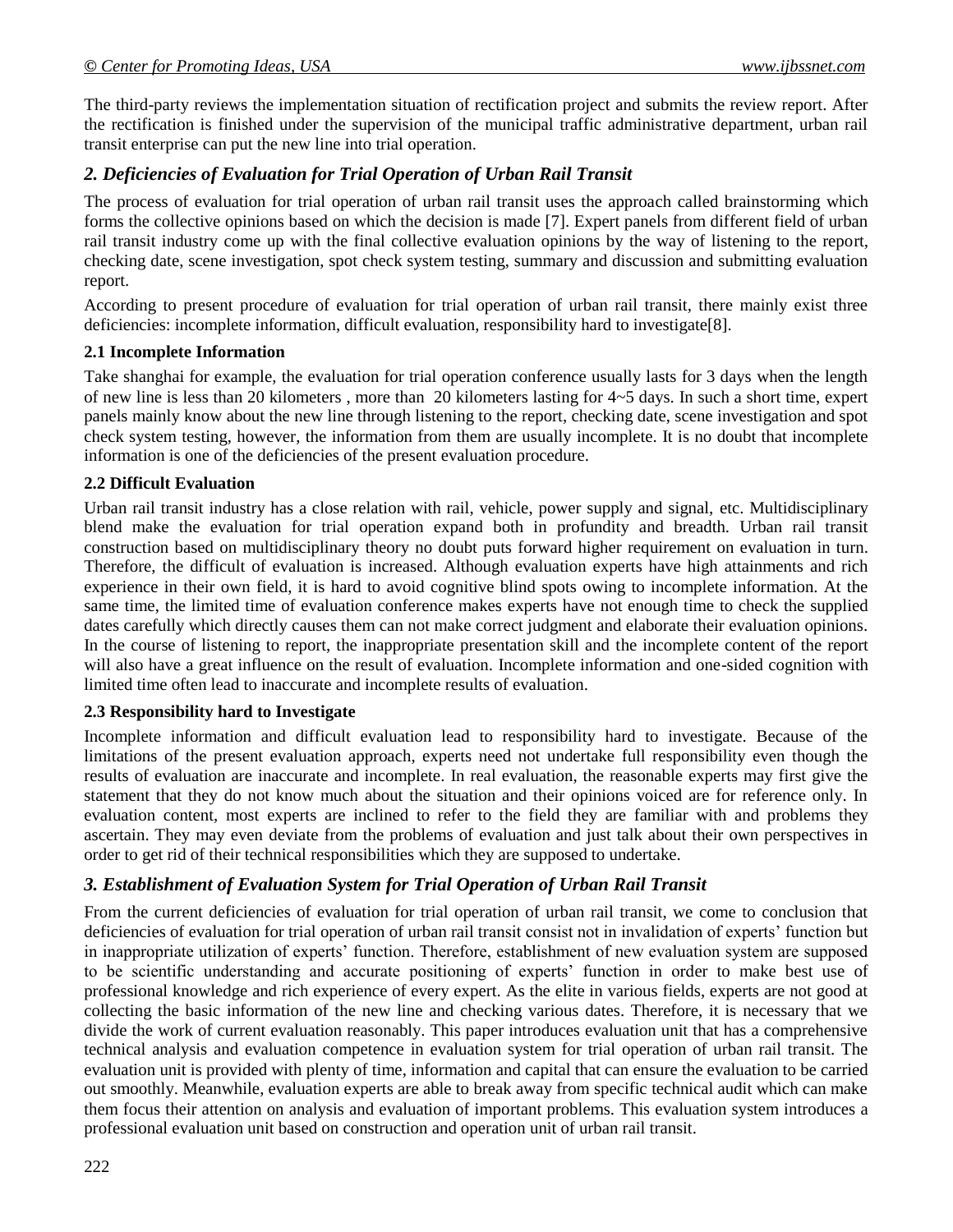Professional evaluation unit functioning as a bridge which connects evaluation experts with construction and operation unit of urban rail transit can finish early stage work of evaluation and undertake basic responsibility of technical evaluation. Professional evaluation unit not only can be professional evaluation company that has corresponding professional competence but also can evolve from construction and operation unit of urban rail transit directly. Based on *standards for trial operation of urban rail transit* and necessary investigation and research, evaluation unit gives a comprehensive and detailed inspection and analysis of urban rail transit new line in technical level in order to form reasonable evaluation opinions that is comprehensive and clear. The evaluation opinions obtained from professional evaluation unit will be reported to evaluation experts. Evaluation experts acting as the final decision makers will make a comprehensive analysis and form a collective judgment according to technical evaluation opinions. The specific content of this evaluation system is shown below. (Figure 3)



**Figure 3: Evaluation System for Trial Operation of Urban Rail Transit**

# *4. Conclusion*

This paper has established evaluation system for trial operation of urban rail transit based on analysis on current situation of evaluation for trial operation of urban rail transit. This evaluation system effectively overcomes the deficiencies of incomplete information, difficult evaluation and responsibility hard to investigate in current procedure of evaluation. The introduction of evaluation unit makes the experts free from checking basic dates and specific technical audit, so the abundant knowledge and experience of every expert can be made best uses of. Further division of evaluation main body enables the evaluation unit and evaluation experts to take full advantage of their own superiority and undertake their own responsibilities respectively, which is bound to greatly enhance the efficiency and effectiveness of evaluation for trial operation of urban rail transit.